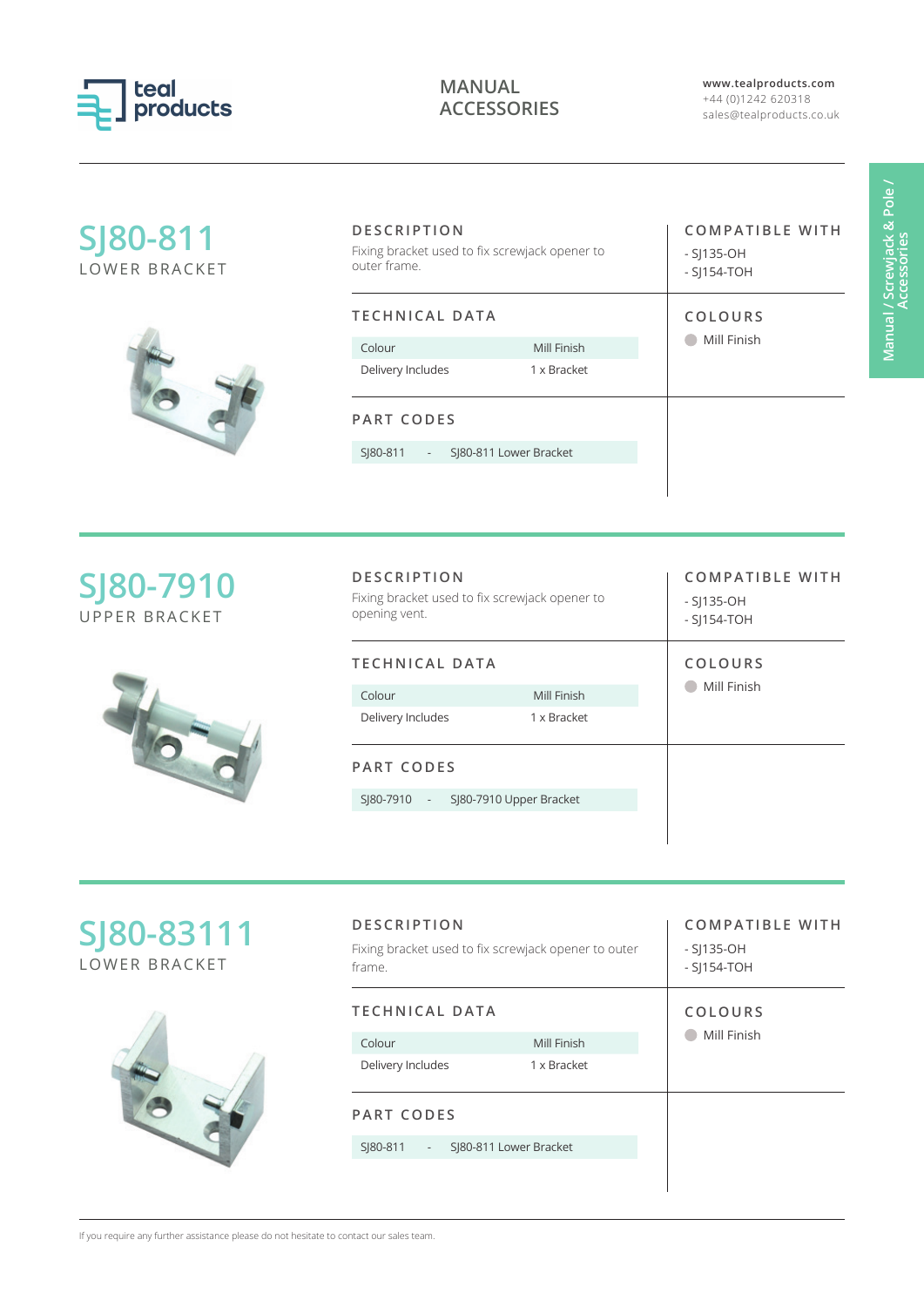

**www.tealproducts.com** +44 (0)1242 620318 sales@tealproducts.co.uk

| <b>SJ160</b><br>TANDEM CONNECTING BAR | <b>DESCRIPTION</b><br>Tandem connecting bar used to connect 2 x SJ154-<br>TOH screwjack openers together on larger windows. | <b>COMPATIBLE WITH</b><br>$-$ SI154-TOH |
|---------------------------------------|-----------------------------------------------------------------------------------------------------------------------------|-----------------------------------------|
|                                       | <b>TECHNICAL DATA</b>                                                                                                       | COLOURS                                 |
|                                       | Mill Finish<br>Colour                                                                                                       | Mill Finish                             |
|                                       | Delivery Includes<br>1 x Tandem Bar                                                                                         |                                         |
|                                       | <b>PART CODES</b>                                                                                                           |                                         |
|                                       | SJ160-1000 - SJ160 Tandem Connecting Bar 1000 mm                                                                            |                                         |
|                                       | SJ160-1250 - SJ160 Tandem Connecting Bar 1250 mm                                                                            |                                         |
|                                       | SJ160-1500 - SJ160 Tandem Connecting Bar 1500 mm                                                                            |                                         |
|                                       | S 160-2000 - S 160 Tandem Connecting Bar 2000 mm                                                                            |                                         |
| <b>SJ169</b><br><b>UPPER BRACKET</b>  | Fixing bracket used to fix screwjack opener to<br>opening vent.                                                             | - SJ135-OH<br>- SJ154-TOH               |
|                                       | <b>TECHNICAL DATA</b>                                                                                                       | COLOURS                                 |
|                                       | Mill Finish<br>Colour                                                                                                       | Mill Finish                             |
|                                       | Delivery Includes<br>1 x Bracket                                                                                            |                                         |
|                                       | <b>PART CODES</b>                                                                                                           |                                         |
|                                       | SJ169 Upper Bracket<br>$S$  169                                                                                             |                                         |
|                                       |                                                                                                                             |                                         |
| SJ169-236                             | <b>DESCRIPTION</b><br>Fixing bracket used to fix screwjack opener to                                                        | <b>COMPATIBLE WITH</b><br>- SJ135-OH    |
| UPPER BRACKET                         | opening vent.                                                                                                               | $-$ SI154-TOH                           |



| <b>DESCRIPTION</b><br>Fixing bracket used to fix screwjack opener to<br>opening vent. |             | <b>COMPATIBLE WITH</b><br>$-S$  135-OH<br>$-S$ ]154-TOH |
|---------------------------------------------------------------------------------------|-------------|---------------------------------------------------------|
| TECHNICAL DATA                                                                        |             |                                                         |
| Delivery Includes                                                                     | 1 x Bracket |                                                         |
|                                                                                       |             |                                                         |
| <b>PART CODES</b>                                                                     |             |                                                         |
| SJ169-236 - SJ169-236 Upper Bracket                                                   |             |                                                         |
|                                                                                       |             |                                                         |

If you require any further assistance please do not hesitate to contact our sales team.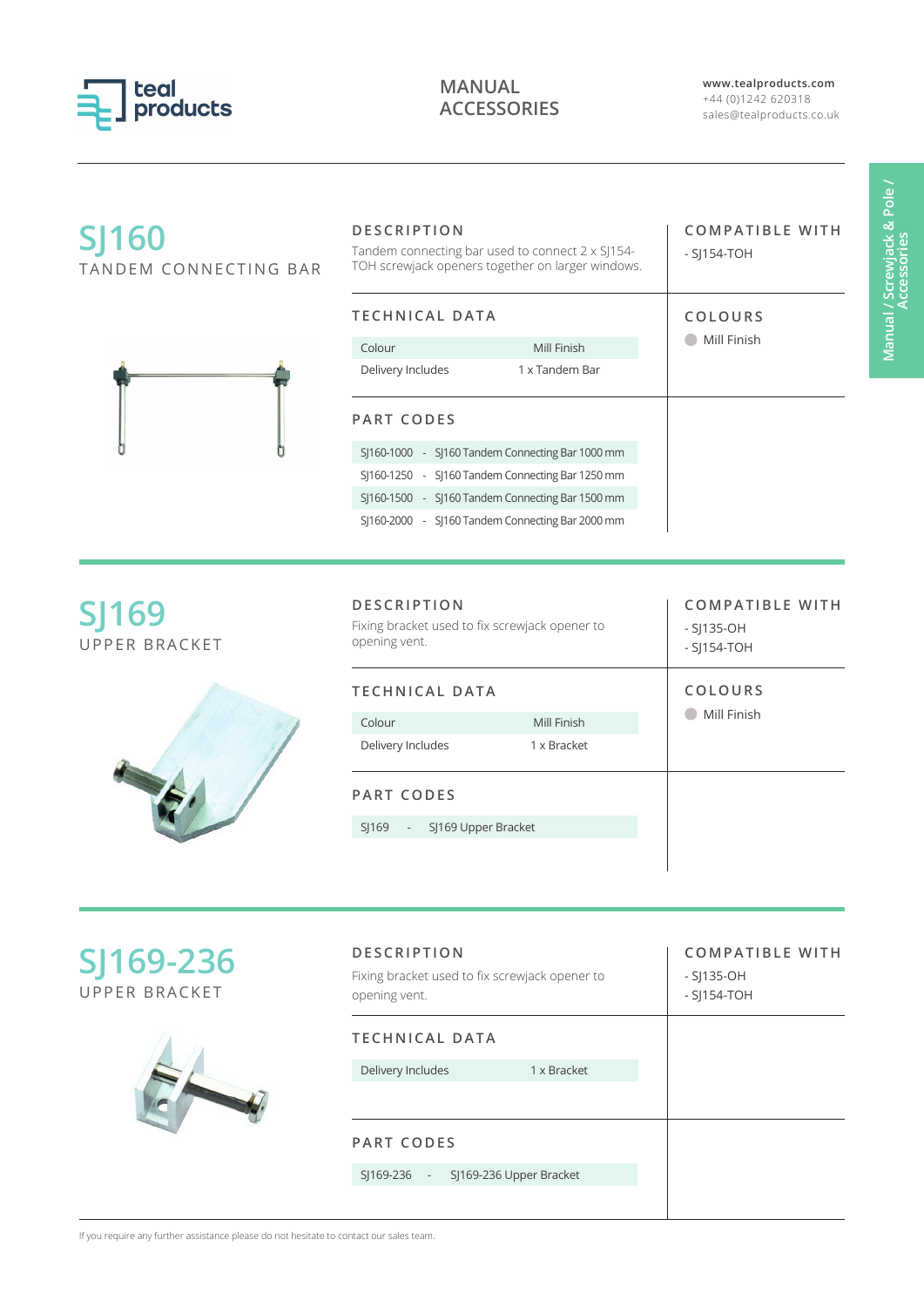

**www.tealproducts.com** +44 (0)1242 620318 sales@tealproducts.co.uk

| SJ170-236<br>LOWER BRACKET           | <b>DESCRIPTION</b><br>Fixing bracket used to fix screwjack opener<br>to outer frame   |                            | <b>COMPATIBLE WITH</b><br>$-SJ135-OH$<br>$-$ SJ154-TOH |
|--------------------------------------|---------------------------------------------------------------------------------------|----------------------------|--------------------------------------------------------|
|                                      | <b>TECHNICAL DATA</b><br>Colour<br>Delivery Includes                                  | Mill Finish<br>1 x Bracket | COLOURS<br>Mill Finish                                 |
|                                      | <b>PART CODES</b><br>SJ170-236 Lower Bracket<br>SJ170-236 -                           |                            |                                                        |
| <b>SJ173</b><br><b>UPPER BRACKET</b> | <b>DESCRIPTION</b><br>Fixing bracket used to fix screwjack opener to<br>opening vent. |                            | <b>COMPATIBLE WITH</b><br>$-S$ ]135-OH<br>$-SJ154-TOH$ |
|                                      | <b>TECHNICAL DATA</b><br>Colour                                                       | Mill Finish                | COLOURS<br>Mill Finish                                 |

| <b>DESCRIPTION</b><br>Fixing bracket used to fix screwjack opener to<br>opening vent. |             | <b>COMPATIBLE WITH</b><br>$-S$  135-OH<br>$-$ S 154-TOH |
|---------------------------------------------------------------------------------------|-------------|---------------------------------------------------------|
| TECHNICAL DATA                                                                        |             | COLOURS<br>Mill Finish                                  |
| Colour                                                                                | Mill Finish |                                                         |
| Delivery Includes                                                                     | 1 x Bracket |                                                         |
| PART CODES                                                                            |             |                                                         |
| SJ173 Upper Bracket<br>SI173<br>$\sim 1000$ km s $^{-1}$                              |             |                                                         |
|                                                                                       |             |                                                         |

| <b>SJ192</b> |               |
|--------------|---------------|
|              | UPPER BRACKET |



| <b>DESCRIPTION</b><br>Fixing bracket used to fix screwjack opener to<br>opening vent. |                            | <b>COMPATIBLE WITH</b><br>$-S$  135-OH<br>$-$ S 154-TOH |
|---------------------------------------------------------------------------------------|----------------------------|---------------------------------------------------------|
| TECHNICAL DATA<br>Colour<br>Delivery Includes                                         | Mill Finish<br>1 x Bracket | COLOURS<br>Mill Finish                                  |
| PART CODES<br>SJ173 Upper Bracket<br>SI173<br>$\sim 100$                              |                            |                                                         |